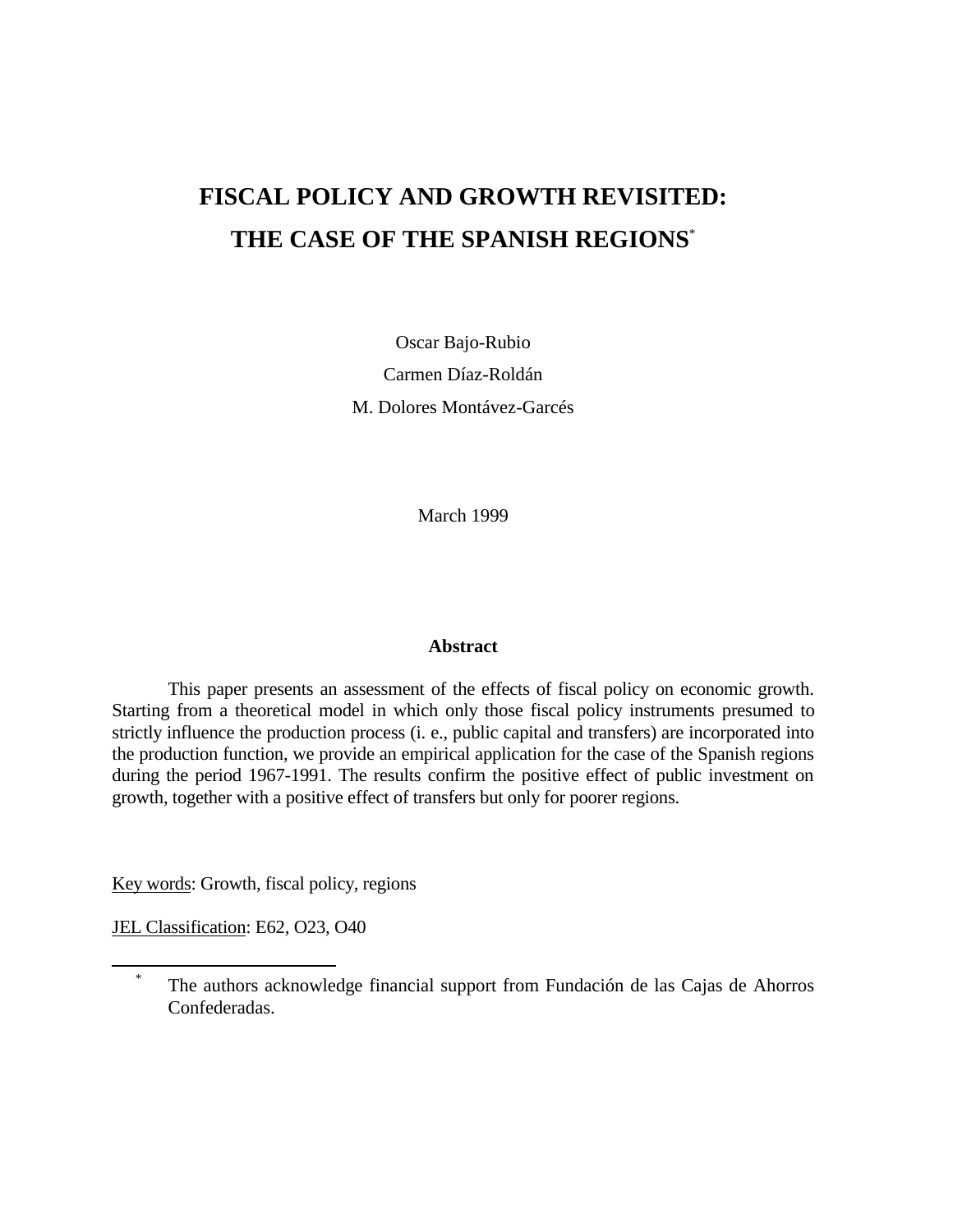#### **1. Introduction**

Last years have witnessed a renewed interest on economic growth. The emergence of endogenous growth models has led to a surge of both theoretical and empirical research (mainly through cross-country regressions) aimed to discuss a broad range of issues related to the growth experience of countries, such as the convergence of income levels along time, or the influence of many different factors presumably influencing growth. Among them, the role of public policies, and in particular fiscal policy, has attracted the role of a number of studies analysing the subject from different perspectives. This literature has been recently surveyed, among others, in Slemrod (1995), Agell, Lindh and Ohlsson (1997), and Tanzi and Zee (1997).

In general, the conclusions of this literature are rather inconclusive on the influence of fiscal policy on growth, which might be related to the fact that different fiscal policy instruments could lead to opposite effects on growth: on the one hand, a greater involvement of the public sector in the economy would tend to promote growth (directly through the aggregate production function, and indirectly through its effects on private sector productivity); but, on the other hand, higher taxes and regulation would affect growth negatively. This, in its turn, would point to the relevance of the composition of the public budget, rather than its size (Tanzi and Zee, 1997).

Among empirical studies, the standard result is Barro's (1991), who finds a negative and significant effect of the level of public consumption as a percentage of GDP (which would proxy government size), on the growth rate of a cross section of countries. This is justified on the grounds that a greater government intervention would distort the incentives systems, so that a higher government size would be associated with a lower productivity, and hence a lower growth. However, this effect did not appear robust to changes in the conditioning variables in the influential study of Levine and Renelt (1992). In addition, and more importantly, it does not seem very clear using government consumption as a proxy of the whole public expenditure, since there would be other components more directly linked to growth.

In particular, from Aschauer's (1989) influential contribution, the role of public investment has been stressed as a factor leading to a higher private capital productivity. Also, the effects of public transfers on the incentives to accumulation and growth have been also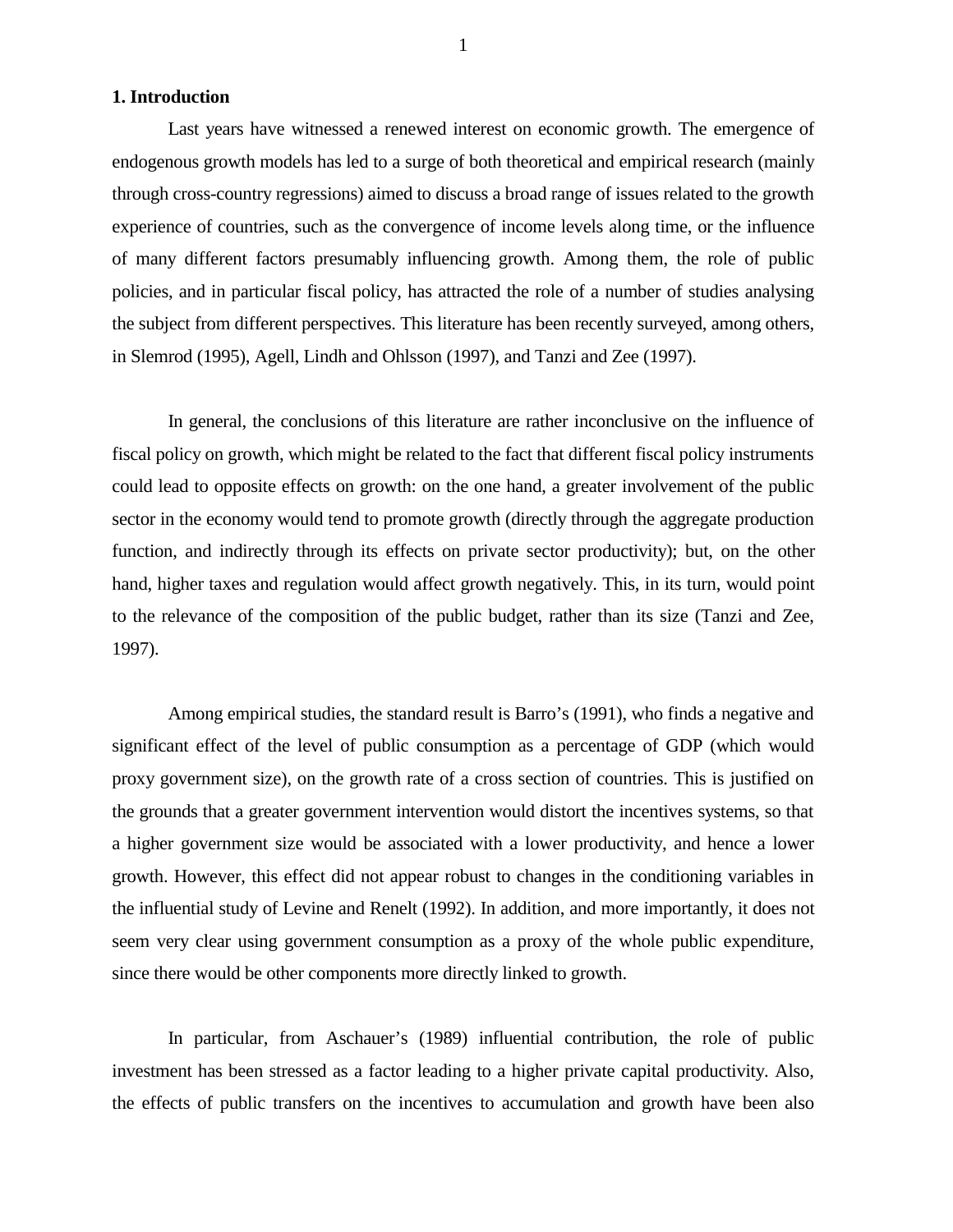emphasized, since they would allow to reinforce property rights (on raising the opportunity cost of criminal activities), as well as retiring from the labour force those people with a lower level of human capital (Sala-i-Martin, 1996a,1997). Finally, a recent line of research stresses the unfavourable effects of a greater inequality in income distribution on growth rates, since it would lead to a higher demand of redistributive policies, which in its turn would reduce the incentives towards accumulation and growth [see, among others, Alesina and Rodrik (1994) or Persson and Tabellini (1994)].

The difficulty of properly testing the complex links between fiscal policy (and, in general, any other policy measures) and growth by means of cross-country regressions is even more evident if one considers the high correlations found in practice among regressors, and between them and the initial level of income. Take, for instance, the detailed empirical study of Easterly and Rebelo (1993). They collect a broad data set for a number of countries and years, their main findings being that the share of public investment in transport and communication is robustly correlated with growth, and that the effects of taxation are difficult to isolate empirically, due to multicollinearity problems.

Our aim in this paper will be to provide a new assessment of the effects of fiscal policy on economic growth. Since most of the empirical literature on fiscal policy and growth is not based on an explicit theoretical framework, only adding a proxy of the size of the public sector to an otherwise *ad hoc* equation of convergence, we will first develop in Section 2 a theoretical model in which only those fiscal policy instruments presumed to strictly influence the production process (i. e., public capital and transfers) will be incorporated into the production function. By taking an approximation around the steady state, the model will lead to a growth equation in terms of the shares of private factors and fiscal policy instruments.

Next, we will offer an empirical application of the model in Section 3, for the case of the Spanish regions during the period 1967-1991. Notice that, unlike most of the studies available, which make use of wide data sets including both industrial and developing countries, the regional dimension has not been so extensively investigated, and even more particularly when analyzing the role of fiscal policy.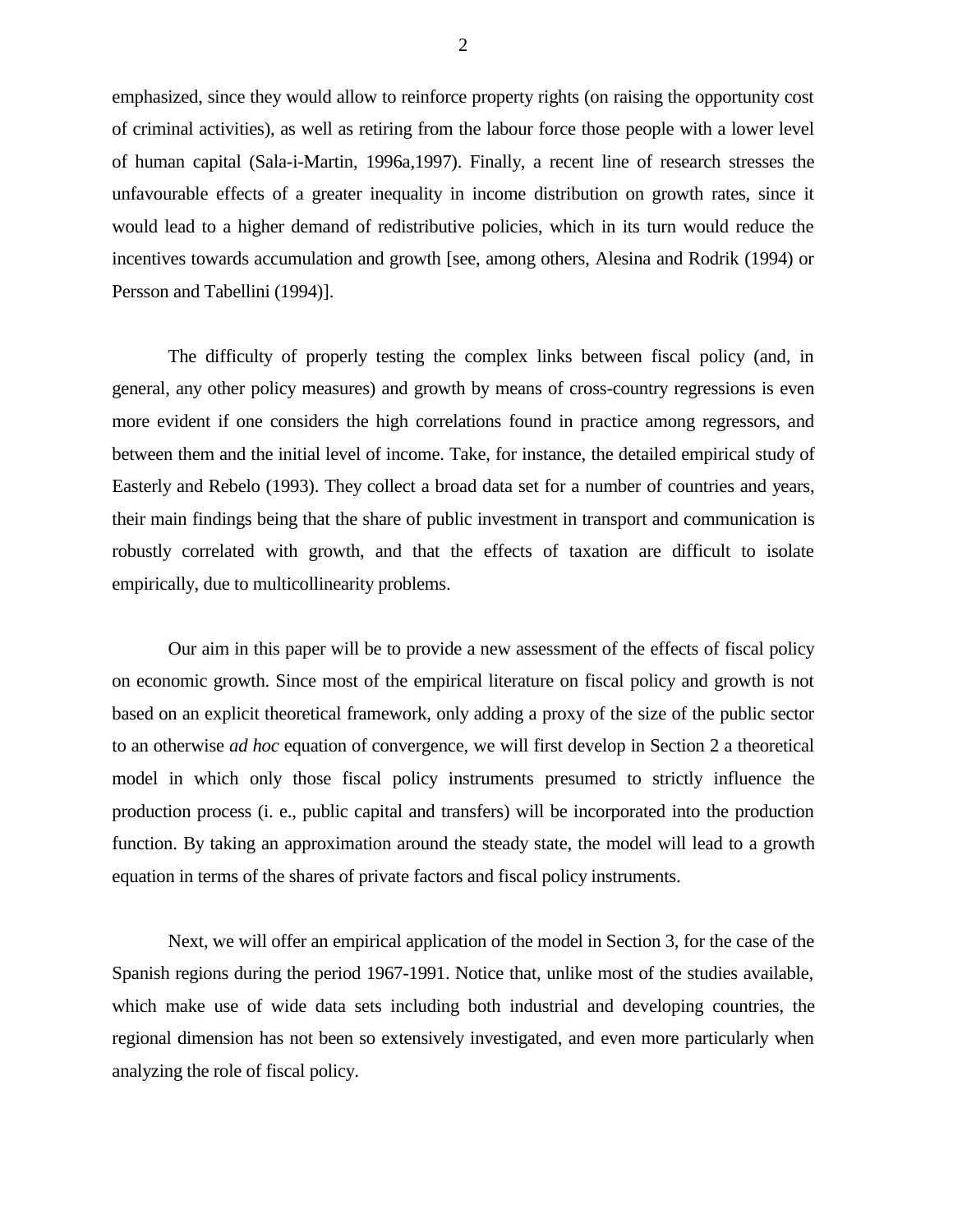Finally, the main conclusions are presented in Section 4.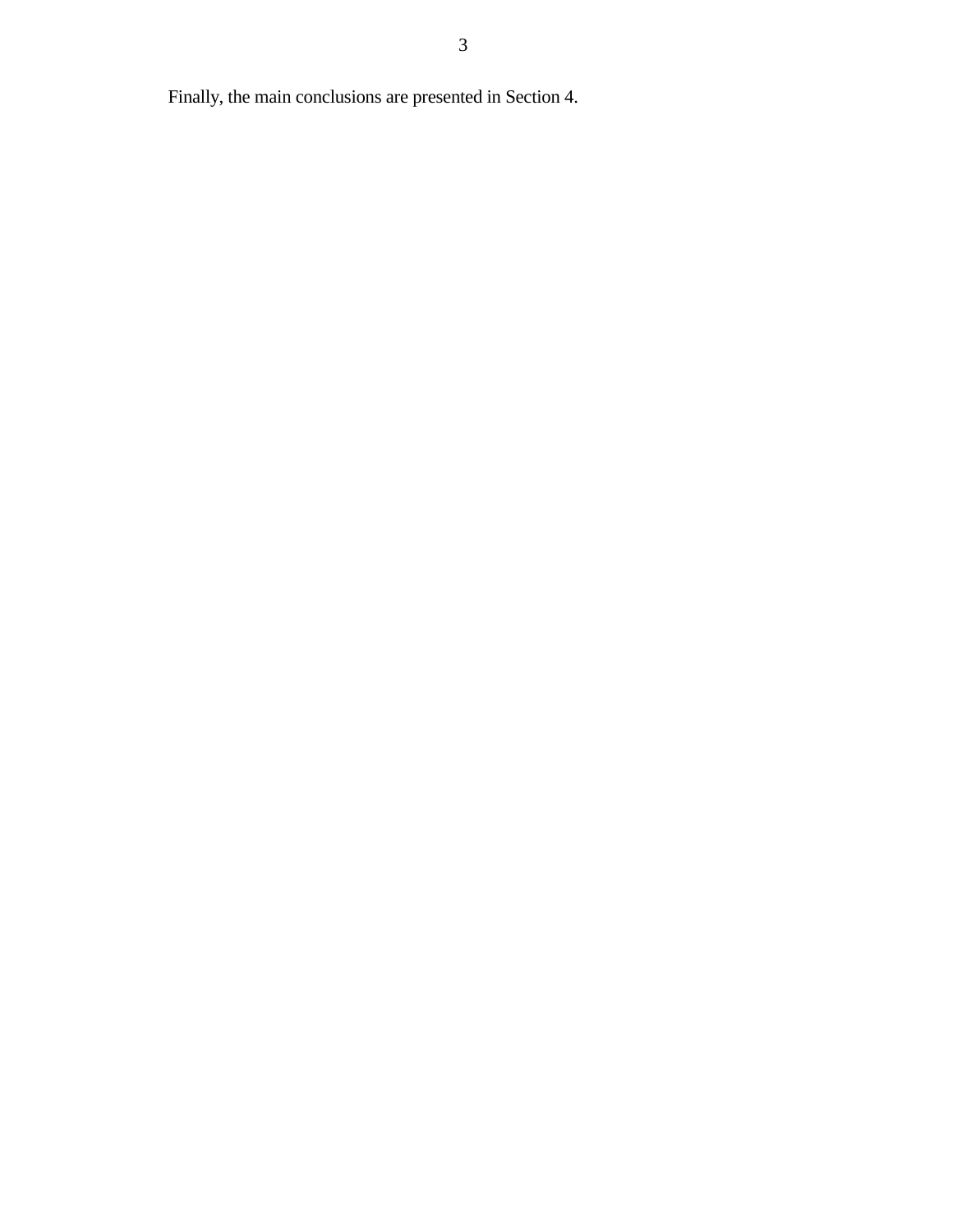### **2. A model of fiscal policy and growth**

The model developed in this section is ultimately related to Barro's (1990) pioneering contribution, which includes public services as a productive input. Unlike Barro, and following Cashin (1995), our model will include into the production function, together with private inputs (labour, physical capital, and human capital), those fiscal policy instruments which could be thought *a priori* as strictly influencing the level of output, both directly (public physical capital) and indirectly, via externalities (transfer payments). Hence, we postulate a production function such as:

$$
Y = K^{\alpha} H^{\beta} (AL)^{1-\alpha-\beta} \left(\frac{KG}{K}\right)^{\gamma} \left(\frac{TR}{K}\right)^{\theta} \tag{1}
$$

where *Y* denotes output; *K*, *H*, and *L* are the private inputs: physical capital, human capital, and labour, respectively; *A* is a labour-augmenting factor; and *KG* and *TR* are the governmentprovided inputs: public physical capital and transfer payments, respectively.

Notice that our formulation allows for congestion of the public services, so that they would be rival but non excludable goods: every producer benefits from the provision of public inputs but, for a given level of the latter, the quantity available to each producer declines as other producers raise their levels of private inputs (Barro and Sala-i-Martin, 1992). In the production function above, it is assumed that  $\alpha \rightarrow \gamma + \theta$ , where  $\gamma > 0$ , and, according to Sala-i-Martin (1996a,1997), θ>0; otherwise (e.g., if higher transfer payments would discourage growth incentives), the value of the externality would be negative so that  $\theta$  < 0.

Writing, as usual, the production function in *per capita* terms we have:

$$
y = A\overline{k}^{\alpha}\overline{h}^{\beta}\left(\frac{KG}{K}\right)^{\gamma}\left(\frac{TR}{K}\right)^{\theta}
$$
 (2)

where small letters denote *per capita* variables, and small letters with a bar indicate *per capita* variables in efficiency units (i. e., for any variable *X*:  $x = X/L$ ,  $\overline{x} = X/A$ *L*). Notice that the *per capita* production function (2) exhibits decreasing returns to scale in both private capital and all private inputs, for a given state of congestion in the use of public capital and transfers; being ambiguous the degree of returns to scale when all factors (i. e.,  $\overline{k}$ ,  $\overline{h}$ , *KG/K*, and *TR/K*) are taken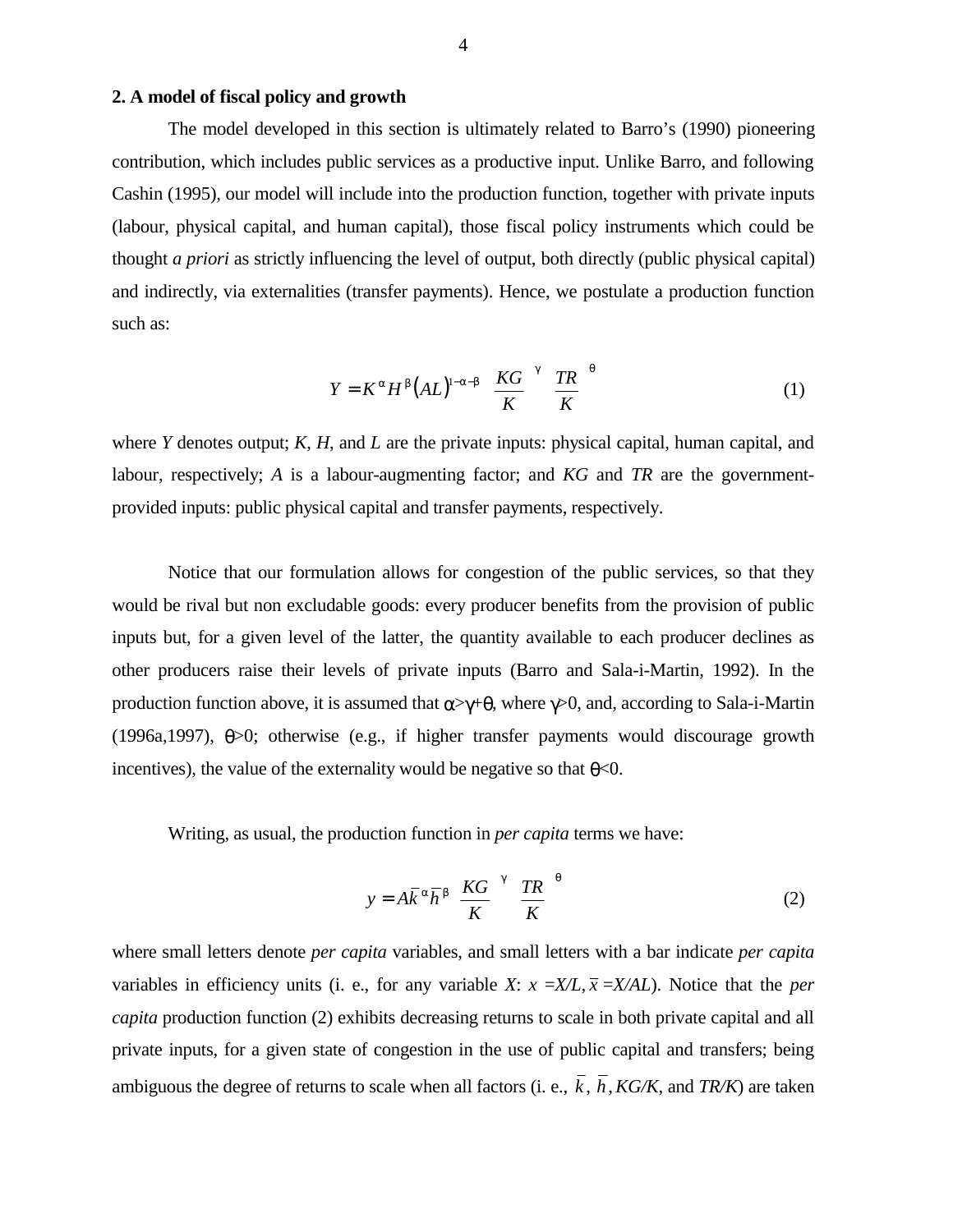together.

Next, we turn to the accumulation equations. We assume that private reproducible factors, i. e., physical and human capital, accumulate according to the following equations:

$$
\dot{K} = s_K Y - \delta K \tag{3}
$$

$$
\dot{H} = s_H Y - \delta H \tag{4}
$$

where  $s_K$  and  $s_H$  are the output shares of gross investment on private physical and human capital, respectively;  $\delta$  is the depreciation rate (assumed to be the same for both types of capital); and a dot over a variable denotes its time derivative. In a similar way, public capital would accumulate according to:

$$
\dot{K}G = s_{KG}Y - \delta KG \tag{5}
$$

where  $s_{KG}$  is now the output share of gross public investment, and the depreciation rate is again assumed to be the same than for private inputs.

From here, the rates of change in the stocks of the three reproducible factors, in efficiency terms, would be given by:

$$
g_{\bar{k}} = \frac{\dot{K}}{K} - g_A - n \tag{6}
$$

$$
g_{\bar{h}} = \frac{\dot{H}}{H} - g_A - n \tag{7}
$$

$$
g_{\overline{kg}} = \frac{\dot{K}G}{KG} - g_A - n \tag{8}
$$

where *gX* denotes the rate of growth of variable *X*, and *n* is the rate of population growth (i. e., *n* =*gL*); in particular, *gA* is the rate of technical progress. By equating (6), (7), and (8) to zero, we can find the steady-state values of  $\overline{k}$ ,  $\overline{h}$ , and  $\overline{k}$ ; and, assuming further that:

$$
\frac{1}{tr}^* = \frac{s_{TR}y^*}{A} \tag{9}
$$

where  $s_{TR}$  is the output share of transfers, and asterisks denote steady-state values, we can obtain the (log of the) steady-state *per capita* output by replacing these values in equation (2):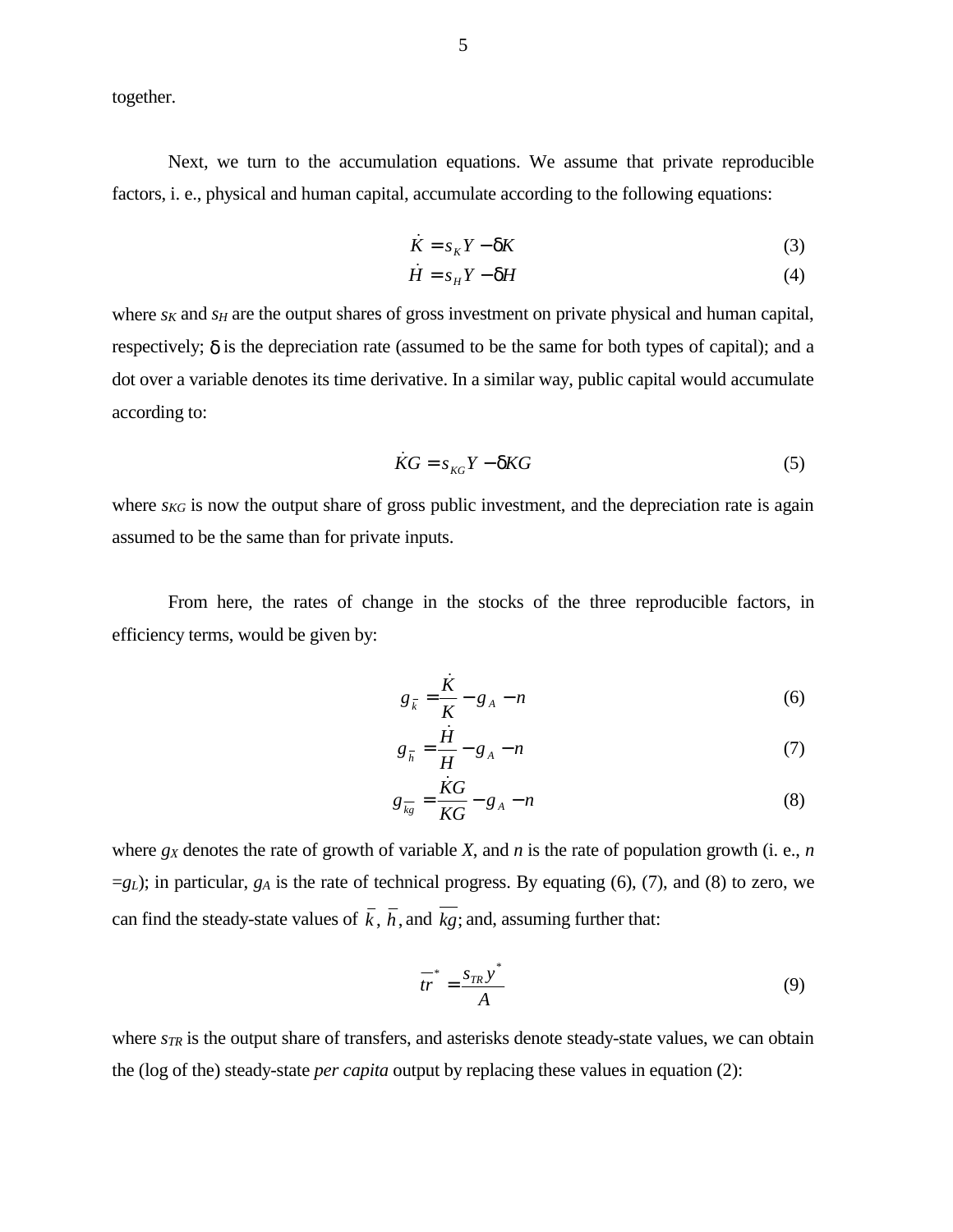$$
\log y^* = \log A_0 + g_A t - \frac{\alpha + \beta - \theta}{1 - \alpha - \beta} \log(\delta + g_A + n) + \frac{\alpha - \gamma - \theta}{1 - \alpha - \beta} \log s_K + \frac{\beta}{1 - \alpha - \beta} \log s_H + \frac{\gamma}{1 - \alpha - \beta} \log s_{KG} + \frac{\theta}{1 - \alpha - \beta} \log s_{TR}
$$
\n(10)

where  $A_0$  is the initial value of the technological parameter A, i. e.,  $A_t = A_0 e^{g_A t}$ , with *t* denoting time.

To derive a growth equation, and following Mankiw, Romer and Weil (1992), we make an approximation around the steady state, so that, in efficiency terms, we can write:

$$
\frac{d \log \bar{y}}{dt} = -\lambda \left( \log \bar{y} - \log \bar{y}^* \right) + \Theta \left( g_{TR} - g_A - n \right) t \tag{11}
$$

where

$$
\lambda = (1 - \alpha - \beta + \theta)(\delta + g_A + n)
$$

is the speed of convergence.

Solving the differential equation given by (11) we have:

$$
\log \overline{y}_t = e^{-\lambda t} \log \overline{y}_0 + (1 - e^{-\lambda t}) \log \overline{y}^* + \Theta(g_{TR} - g_A - n)t \tag{12}
$$

or, in *per capita* terms and rearranging:

$$
\left(\log y_t - \log y_0\right) = e^{-\lambda t} g_A t + \left(1 - e^{-\lambda t}\right) \left(\log y^* - \log y_0\right) + \Theta\left(g_{TR} - g_A - n\right) t
$$
\n(13)

where *y<sub>0</sub>* is the initial *per capita* output. Replacing in (13) the determinants of the steady state given by equation (10), dividing by *t*, and rearranging, we obtain the final expression for the rate of growth of *per capita* output: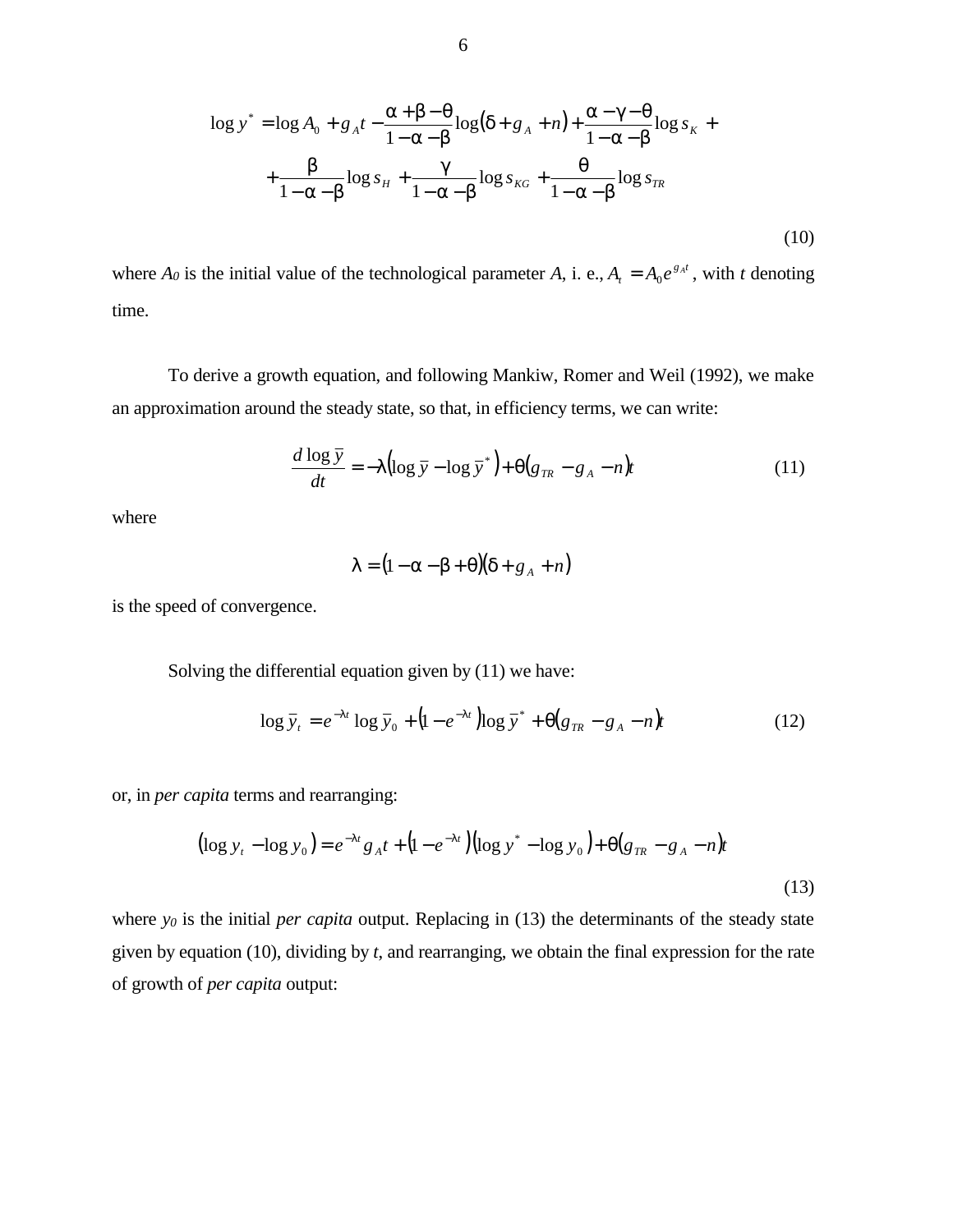$$
g_y = (1 - \theta)g_A + \frac{(1 - e^{-\lambda t})}{t} \{ \log A_0 - \frac{\alpha + \beta - \theta}{1 - \alpha - \beta} \log(\delta + g_A + n) + \frac{\alpha - \gamma - \theta}{1 - \alpha - \beta} \log s_K + \frac{\beta}{1 - \alpha - \beta} \log s_H + \frac{\gamma}{1 - \alpha - \beta} \log s_{KG} + \frac{\theta}{1 - \alpha - \beta} \log s_{TR} - \log y_0 \} + \theta(g_{TR} - n)
$$
\n(14)

where

$$
g_y = \frac{(\log y_t - \log y_0)}{t}
$$

denotes the average rate of growth of *per capita* GDP between *0* and *t*.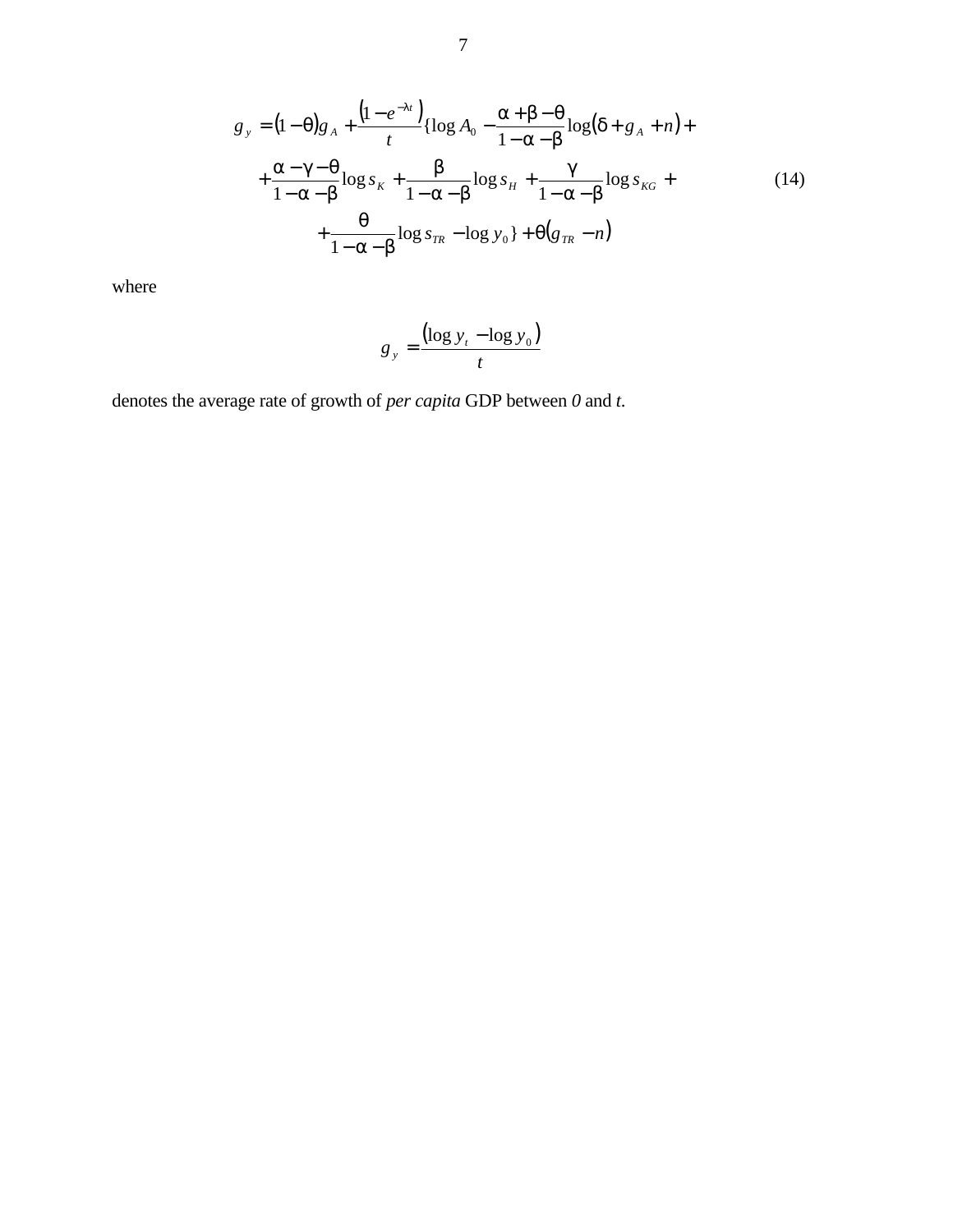#### **3. An empirical application to the Spanish regions, 1967-1991**

In this section we will present an empirical application of the model developed in Section 2, using data for the Spanish regions during the period 1967-1991. Our main data source will be that elaborated by the Banco de Bilbao, now Banco Bilbao-Vizcaya (BBV, various years), which provides estimations of the Gross Domestic Product (GDP) at factor cost, as well as of other variables, for the Spanish provinces starting at the year 1955. The data have been aggregated from provinces to the 17 regions ("comunidades autónomas") established after the approval of the current Constitution in 1978, and the subsequent new territorial organization of the Spanish State.

The BBV series, however, are valued at current prices, which has obliged to most of the researchers to employ Spanish overall price indices in order to obtain series in real terms. We have been able to avoid this problem thanks to the series recently elaborated by Doménech, Escribá and Murgui (1998), who use the (national) deflators for the four main sectors (agriculture, industry, construction, and services) to provide a version of the GDP series elaborated by the BBV in real terms, by taking account of the different sectoral composition of the economic activity in the various regions.

On the other hand, the data on physical capital investment (both private and public) have been taken from Mas, Pérez and Uriel (1995), while those on human capital and population come from Mas, Pérez, Uriel and Serrano (1995); finally, the data on transfers are from the BBV series. Notice that, despite the GDP figures are available from 1955 on, the data on physical and human capital start at 1964, and the data on transfers at 1967, so we have been obliged to begin our sample period at this year. Similarly, most of the data are available until just 1991, so this will be our ending year. The exact definition of the data can be found in the Appendix.

Looking at the available evidence on the relationship between fiscal policy and growth for the Spanish case, the favourable effect of the public capital stock on the productivity of private capital has been documented, both with aggregate data (e.g., Bajo-Rubio and Sosvilla-Rivero, 1993), and with regional data (e.g., Mas, Maudos, Pérez and Uriel, 1996). Regarding the evidence specifically addressed to the study of growth, Raymond (1992) finds a negative effect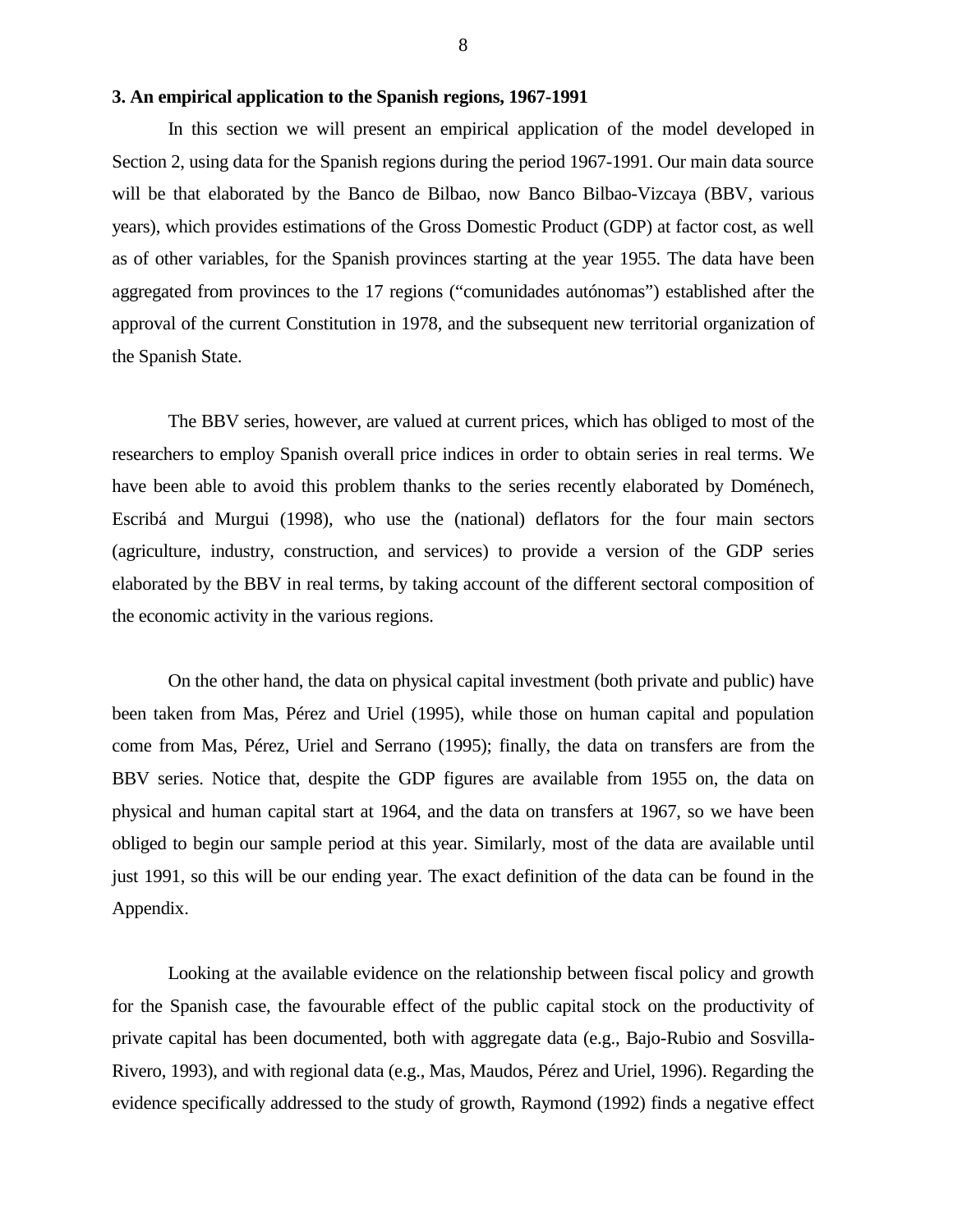of a greater public consumption (as a percentage of GDP) on the growth of the Spanish economy during the period 1971-91. The same result is also obtained in Bajo-Rubio and Sosvilla-Rivero (1998) for the period 1964-93, although a positive effect on growth is also found for public investment and transfer payments (the three variables as a percentage of GDP). However, both papers use aggregate data for the whole Spanish economy, not considering regional issues.

Some econometric estimates of equation (14) are provided in Table 1, where the whole period of analysis has been divided into five-year spans in order to avoid the effect of cyclical fluctuations. The method of estimation is ordinary least squares including individual effects for each region, which would proxy the initial level of technology  $A_0$  as well as any other factor leading to differences in the steady states of the regions (Islam, 1995).

As can be seen in column (1) of Table 1, we obtain the expected signs, together with significant coefficients, for the initial level of *per capita* GDP (which would indicate the presence of "conditional β-convergence" in the sense of Sala-i-Martin (1996b)), the rate of growth of population (augmented with the rates of depreciation and technical progress), and the shares of private and public physical capital investment in GDP; in particular, both private and public investment in physical capital would affect positively to *per capita* GDP growth. However, when the rest of variables are introduced in columns (2) to (4), we do not find any significant effect from human capital, and from both the share of transfers in GDP and the rate of growth of *per capita* transfers; actually, the result for human capital would be in line with the rather non clear-cut conclusions obtained for this variable in growth regressions. Finally, we also show in the table the implied speeds of convergence computed from the coefficient on the initial level of *per capita* GDP, which are between 6 and 7 per cent.

Next, we have divided regions into two groups, i. e., those with a *per capita* GDP above and below the Spanish average in 1967, and the results from estimating equation (14) for both groups of regions (defined in the Appendix) appear in Table 2. Regarding "rich" regions, the only significant coefficients are those on the initial *per capita* GDP and public investment; in particular, private investment does not appear to be significant. Somewhat better results are obtained for "poor" regions, where, in addition to the significant variables in Table 1, the share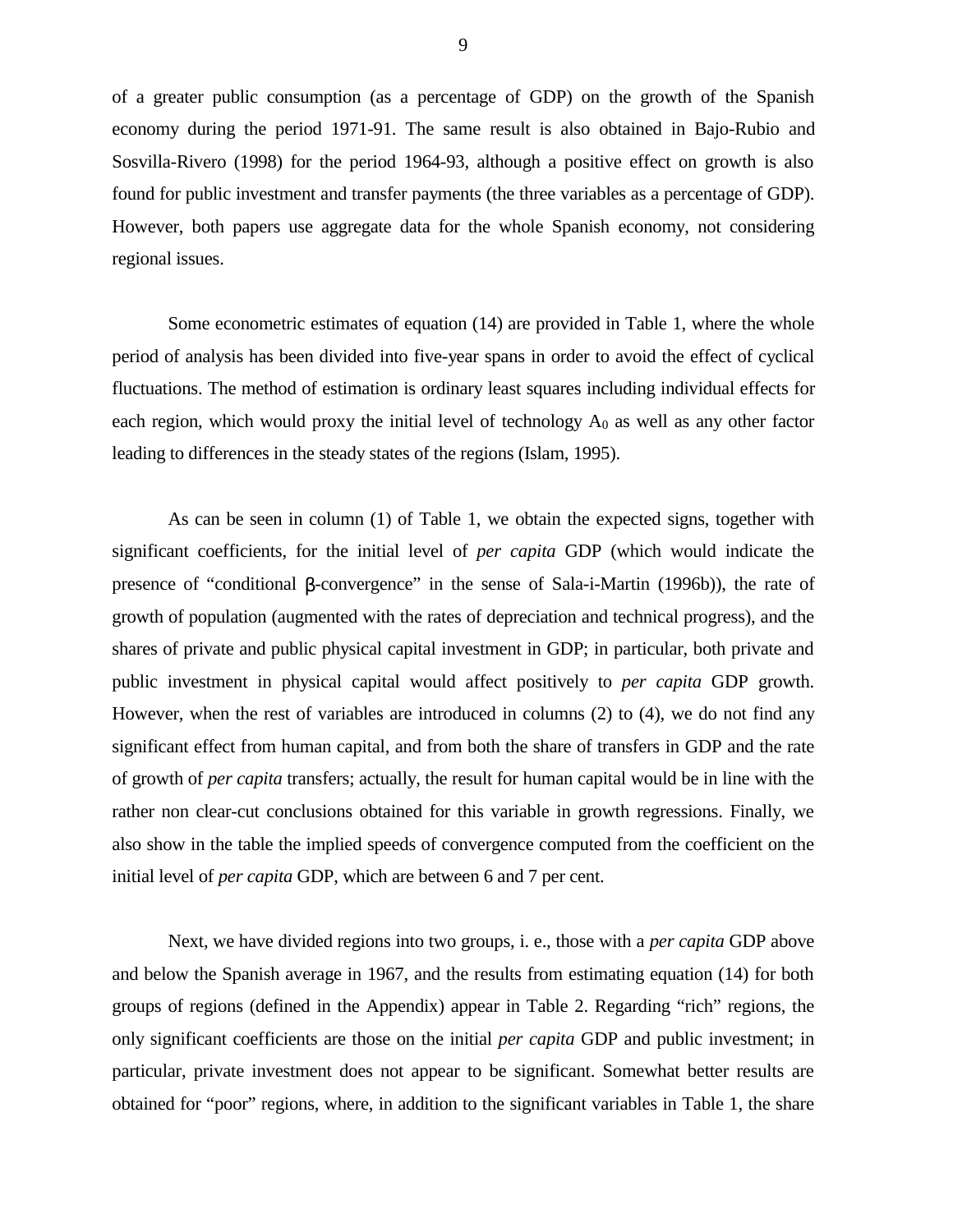of transfers in GDP shows a positive association with growth. Also, the speed of convergence seems to be higher for "rich" than for "poor" regions.

Finally, in Table 3 we present the results from estimating equation (14) for three groups of regions (defined again in the Appendix): the four with a higher income, the six intermediateincome, and the seven with a lower income, in 1967. Our conclusions are not modified regarding poorer regions as compared to Table 2B, showing again a positive effect from the share of transfers in GDP. For richer regions the results are even worse as compared to Table 2A, since the only significant variable is the initial *per capita* GDP. Lastly, the results for the intermediate-income regions are mixed, since now the coefficient on human capital turns to be positive and significant, and the introduction of transfers (which are never significant) means the lack of significance of both the initial level of *per capita* GDP and the rate of growth of population. The implied speed of convergence is again higher for richer regions, being the lowest values those found for the intermediate-income regions.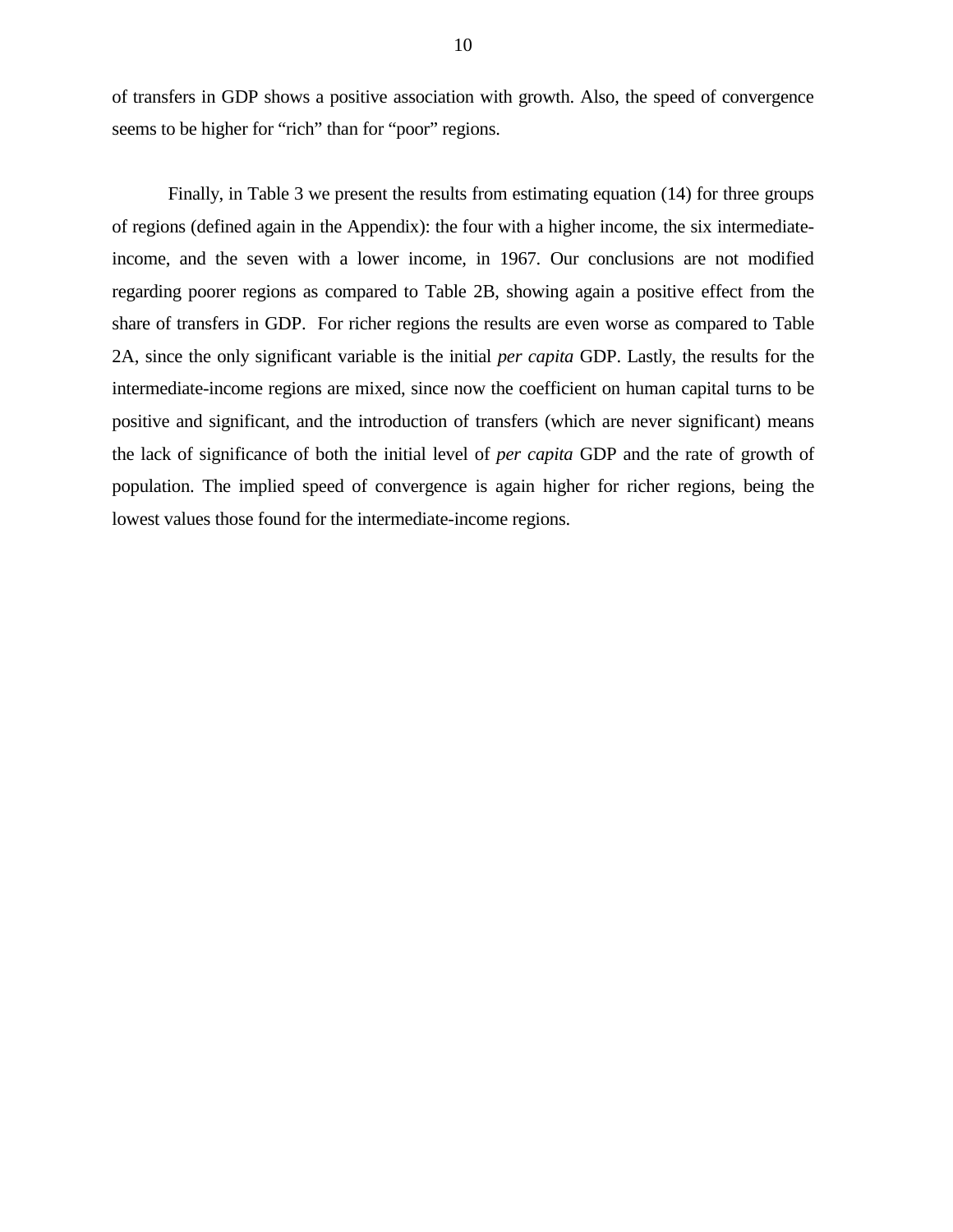#### **4. Conclusions**

We have presented in this paper an evaluation of the effects of fiscal policy on economic growth, for the case of the Spanish regions during the period 1967-1991. Among fiscal policy instruments, we have focused on public expenditure and, in particular, on the role of public investment and personal transfers, assumed to be those expenditure items strictly influencing the production process (as an additional production factor and as an externality, respectively, through the production function in a theoretical model of growth).

The theoretical model was applied to the case of the Spanish regions during the period 1967-1991. The model was first estimated for all regions and dividing the whole period into five-year spans, obtaining favourable results regarding the effect of public investment on growth, but not for the case of transfers (both as a share of GDP and as in growth terms). However, when we separated regions in groups according to their initial *per capita* GDP, a positive association for the share of transfers in GDP with growth was also found in the case of poorer regions.

The results of this paper would tend to confirm the important role played by an adequate public capital provision for economic growth. Also, our evidence would not support the hypothesis that raising personal transfers, in the context of an expansion of the Welfare State, would have an unfavourable effect on growth, and even the opposed effect was obtained in the case of the initially poorer regions. Needless to say, this would not imply expecting a permanent growth in those regions, together with a reduction in relative inequalities, following exclusively from increasing transfers, since the substantial growth experienced by such regions has been compatible with a stagnation in the convergence process (Cuadrado-Roura, 1998).

In any case, the results of this paper should be taken with the additional amount of caution due to any empirical study on growth. In fact, the difficulty of obtaining clear-cut results for different policy variables is surely due to the high correlation found in practice among them (Sala-i-Martin, 1994), so that cross-country regressions might be useful if their results are "viewed as suggestive empirical regularities, not as behavioral relationships on which to measure responses to policy changes" (Levine and Zervos, 1993, p. 427). Therefore, we prefer to take the positive association found between some fiscal policy instruments and growth not as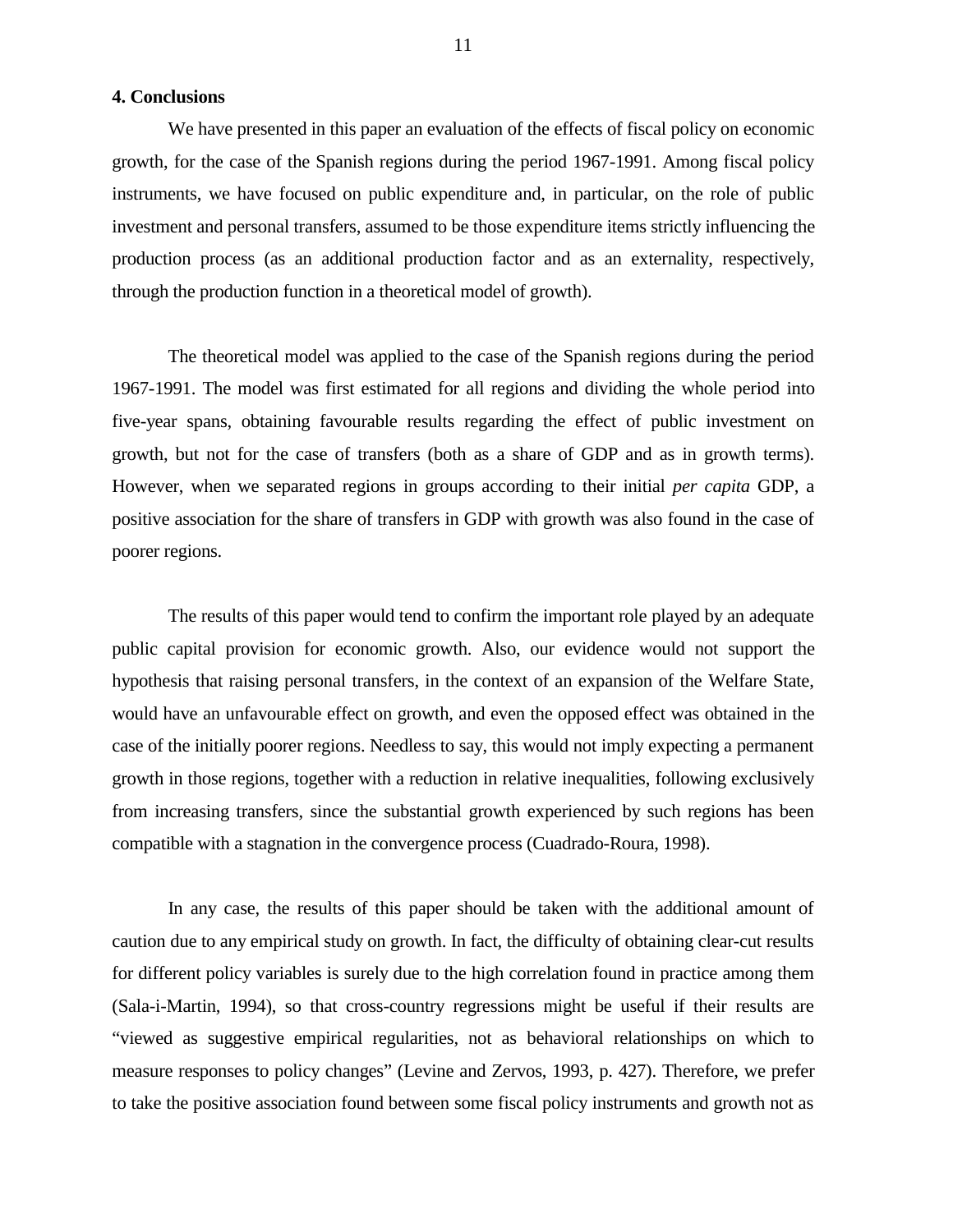much as literally supporting a causal relationship from these fiscal policy instruments to the growth of the Spanish regions during the period 1967-1991, but rather as an indication of an stylized fact characterizing the growth process of the Spanish regions over the above mentioned period.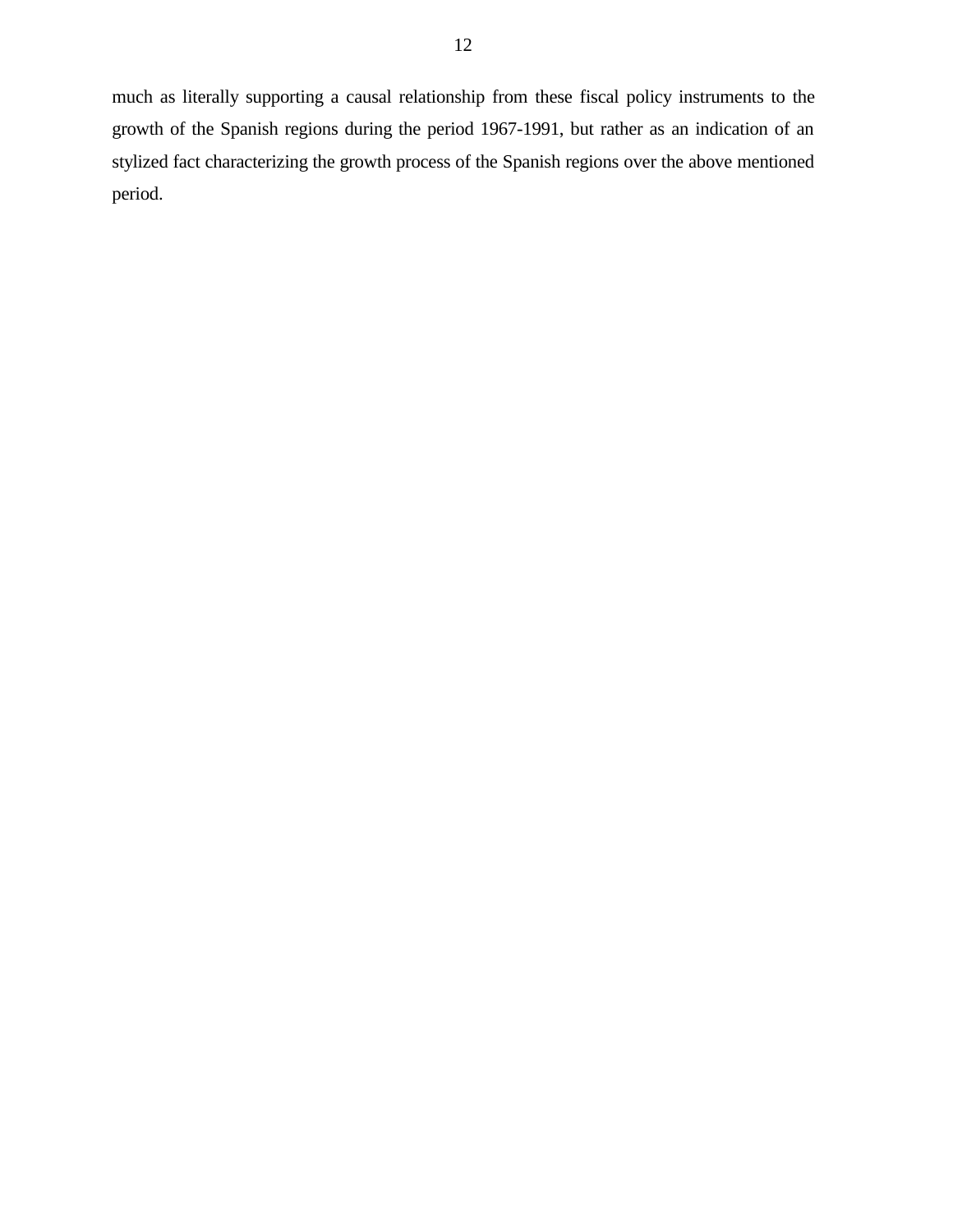#### **Appendix: Definitions and data sources**

We have used annual data for the period 1967-1991. The variables included in the tables are defined as follows:

- *gy*: rate of growth of per working-age person GDP at factor cost, at 1980 prices, for each subperiod. Source: Doménech, Escribá and Murgui (1998).
- *y0*: initial value of the per working-age person GDP at factor cost, at 1980 prices, for the first year of every time span (1967, 1972, 1977, 1982, 1987). Source: Doménech, Escribá and Murgui (1998).
- δ: rate of depreciation, equal to 8.28 per cent, the average of those used in Mas, Pérez and Uriel (1995).
- *n*: annual average of the rate of growth of working-age population for each subperiod. Source: Mas, Pérez, Uriel and Serrano (1995).
- *gA*: rate of technical progress, equal to 2 per cent as in Mankiw, Romer and Weil (1992).
- *sK*: annual average of the share of private physical capital investment in total GDP for each subperiod. Source: Mas, Pérez and Uriel (1995).
- *sKG*: annual average of the share of public physical capital investment in total GDP for each subperiod. Source: Mas, Pérez and Uriel (1995).
- *s<sub>H</sub>*: initial value of the share of working-age population with university studies, for the first year of every time span (1967, 1972, 1977, 1982, 1987). Source: Mas, Pérez, Uriel and Serrano (1995).
- *sTR*: annual average of the share of personal transfers in total GDP for each subperiod. Source: BBV (various years).
- *g<sub>TR</sub>*: rate of growth of personal transfers, at 1980 prices, for each subperiod. Source: BBV (various years) and Doménech, Escribá and Murgui (1998).

The regions appearing in Table 2A are: Madrid, País Vasco, Cataluña, Baleares, Cantabria, Navarra, and Asturias; and in Table 2B: La Rioja, Comunidad Valenciana, Aragón, Castilla-León, Canarias, Murcia, Andalucía, Galicia, Castilla-La Mancha, and Extremadura.

The regions appearing in Table 3A are: Madrid, País Vasco, Cataluña, and Baleares; in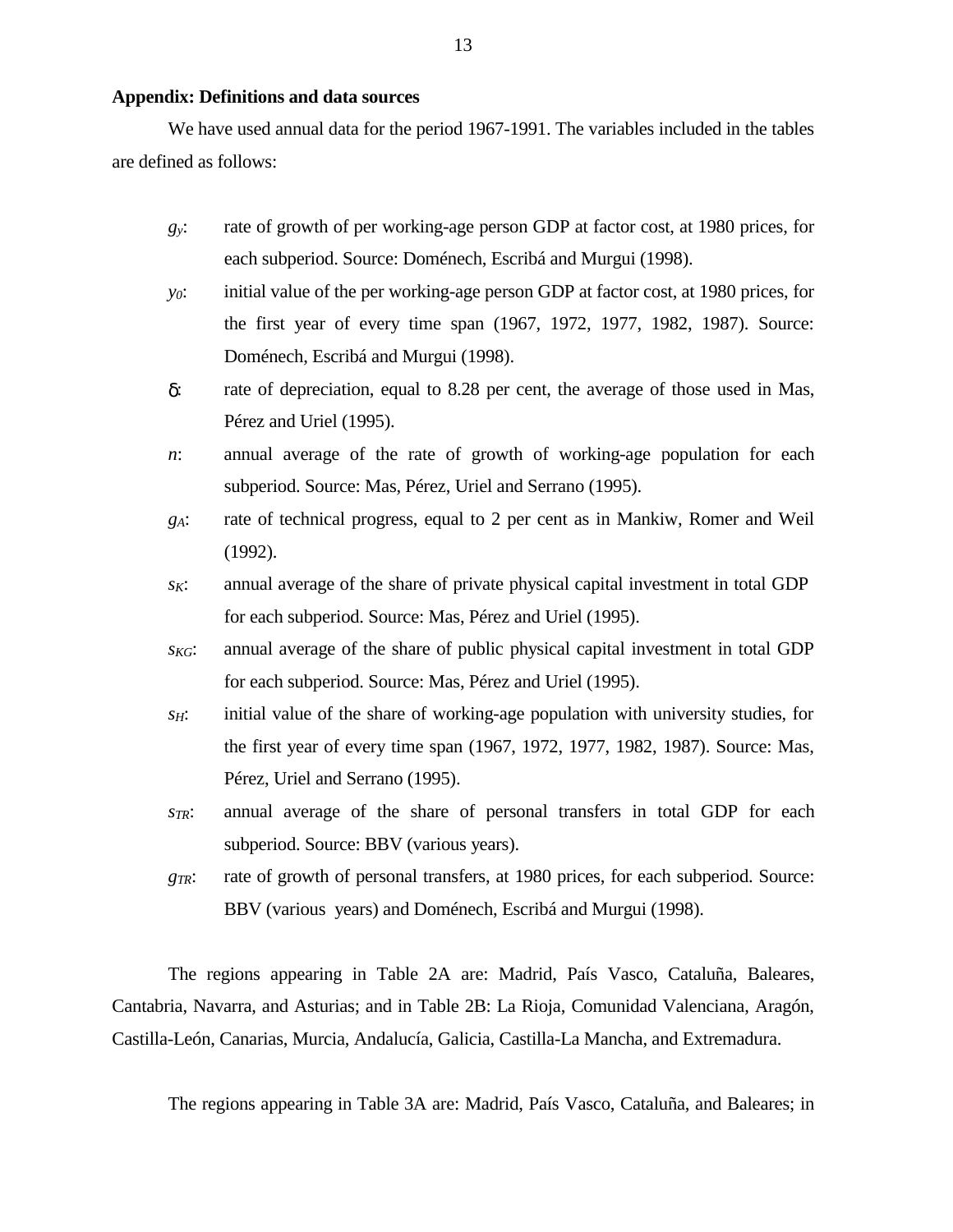Table 3B: Cantabria, Navarra, Asturias, La Rioja, Comunidad Valenciana, and Aragón; and in Table 3C: Castilla-León, Canarias, Murcia, Andalucía, Galicia, Castilla-La Mancha, and Extremadura.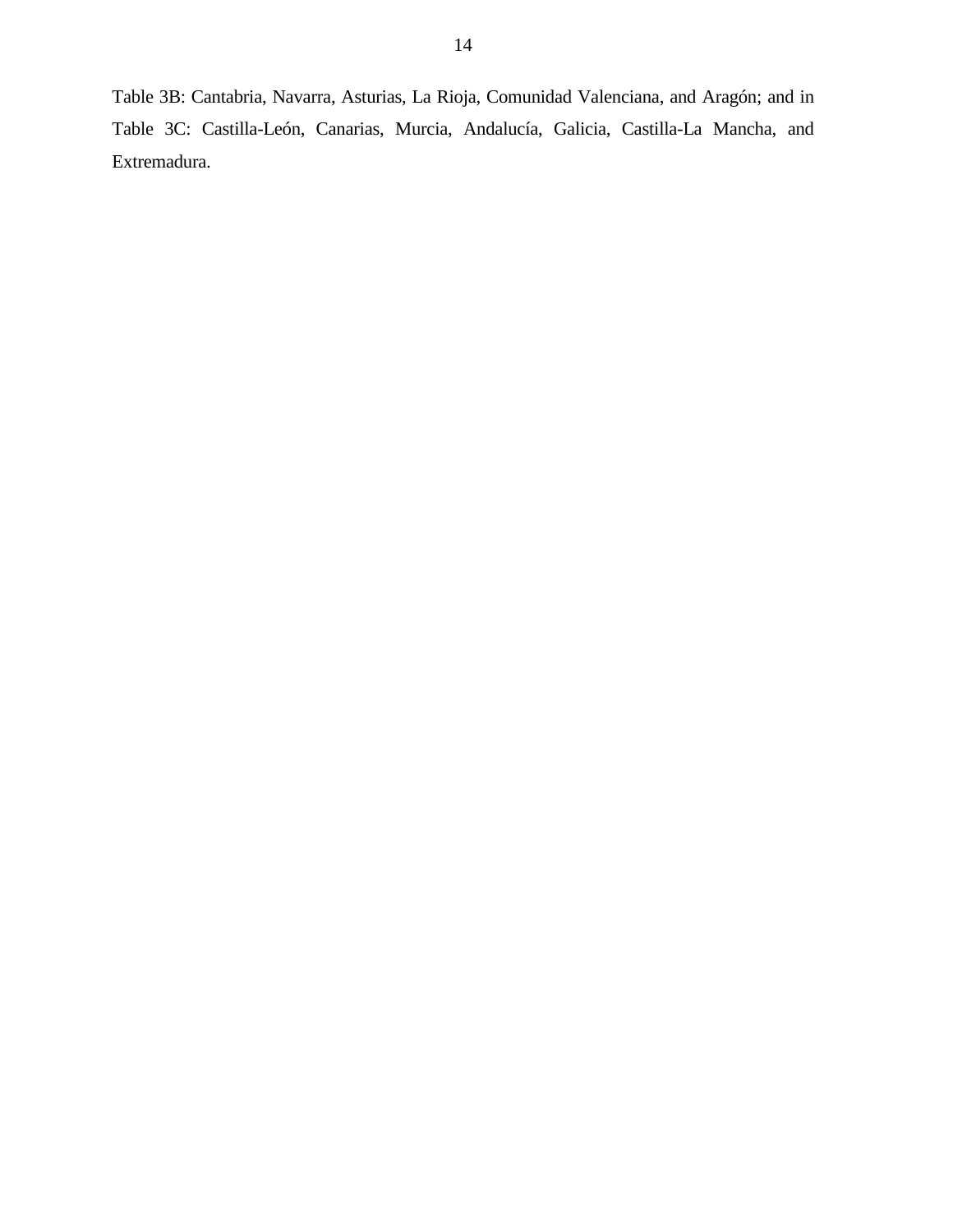**References**

Agell, Jonas; Lindh, Thomas and Ohlsson, Henry (1997): "Growth and the public sector: A critical review essay", *European Journal of Political Economy*, 13, pp. 33-52.

Alesina, Alberto and Rodrik, Dani (1994): "Distributive politics and economic growth", *Quarterly Journal of Economics*, 109, pp. 465-490.

Aschauer, David (1989): "Is public expenditure productive?", *Journal of Monetary Economics*, 23, pp. 177-200.

Bajo-Rubio, Oscar and Sosvilla-Rivero, Simón (1993): "Does public capital affect private sector performance? An analysis of the Spanish case, 1964-88", *Economic Modelling*, 10, pp. 179-185.

Bajo-Rubio, Oscar and Sosvilla-Rivero, Simón (1998): "El crecimiento económico en España, 1964-1993: Algunas regularidades empíricas", in Joseba de la Torre and Mario García-Zúñiga, eds., *Hacienda y crecimiento económico. La reforma de Mon, 150 años después*, Madrid: Marcial Pons, pp. 213-230.

Barro, Robert (1990): "Government spending in a simple model of endogenous growth", *Journal of Political Economy*, 98, pp. S103-S125.

Barro, Robert (1991): "Economic growth in a cross section of countries", *Quarterly Journal of Economics*, 106, pp. 407-443.

Barro, Robert and Sala-i-Martin, Xavier (1992): "Public finance in models of economic growth", *Review of Economic Studies*, 59, pp. 645-661.

BBV (various years): *Renta Nacional de España y su distribución provincial*, Bilbao: Banco de Bilbao and Banco Bilbao-Vizcaya.

Cashin, Paul (1995): "Government spending, taxes, and economic growth", *International*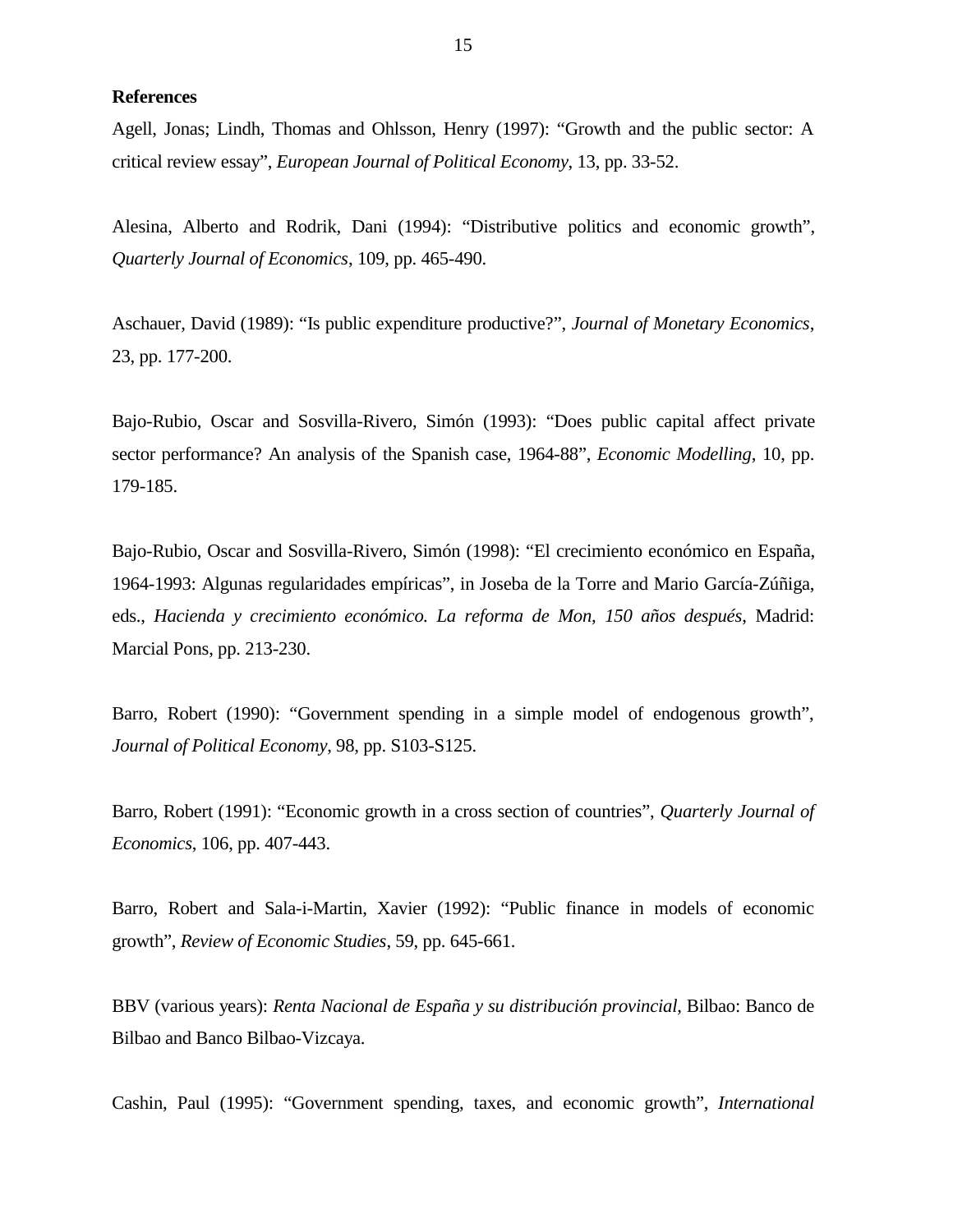*Monetary Fund Staff Papers*, 42, pp. 237-269.

Cuadrado-Roura, Juan Ramón, ed. (1998): *Convergencia regional en España. Hechos, tendencias y perspectivas*, Madrid: Fundación Argentaria.

Doménech, Rafael; Escribá, F. Javier and Murgui, Mª José (1998): "Cambios en precios relativos y crecimiento económico en las regiones españolas", Documento de Trabajo D-98006, Dirección General de Análisis y Programación Presupuestaria, Madrid: Ministerio de Economía y Hacienda.

Easterly, William and Rebelo, Sergio (1993): "Fiscal policy and economic growth: An empirical investigation", *Journal of Monetary Economics*, 32, pp. 417-458.

Islam, Nazrul (1995): "Growth empirics: A panel data approach", *Quarterly Journal of Economics*, 110, pp. 1127-1170.

Levine, Ross and Renelt, David (1992): "A sensitivity analysis of cross-country growth regressions", *American Economic Review*, 82, pp. 942-963.

Levine, Ross and Zervos, Sara (1993): "What we have learned about policy and growth from cross-country regressions?", *American Economic Review*, 83, pp. 426-430.

Mankiw, N. Gregory; Romer, David and Weil, David (1992): "A contribution to the empirics of economic growth", *Quarterly Journal of Economics*, 107, pp. 407-437.

Mas, Matilde; Maudos, Joaquín; Pérez, Francisco and Uriel, Ezequiel (1996): "Infrastructures and productivity in the Spanish regions", *Regional Studies*, 30, pp. 641-649.

Mas, Matilde; Pérez, Francisco and Uriel, Ezequiel (1995): *El stock de capital en España y sus comunidades autónomas*, Bilbao: Fundación BBV.

Mas, Matilde; Pérez, Francisco; Uriel, Ezequiel and Serrano, Lorenzo (1995): *Capital humano,*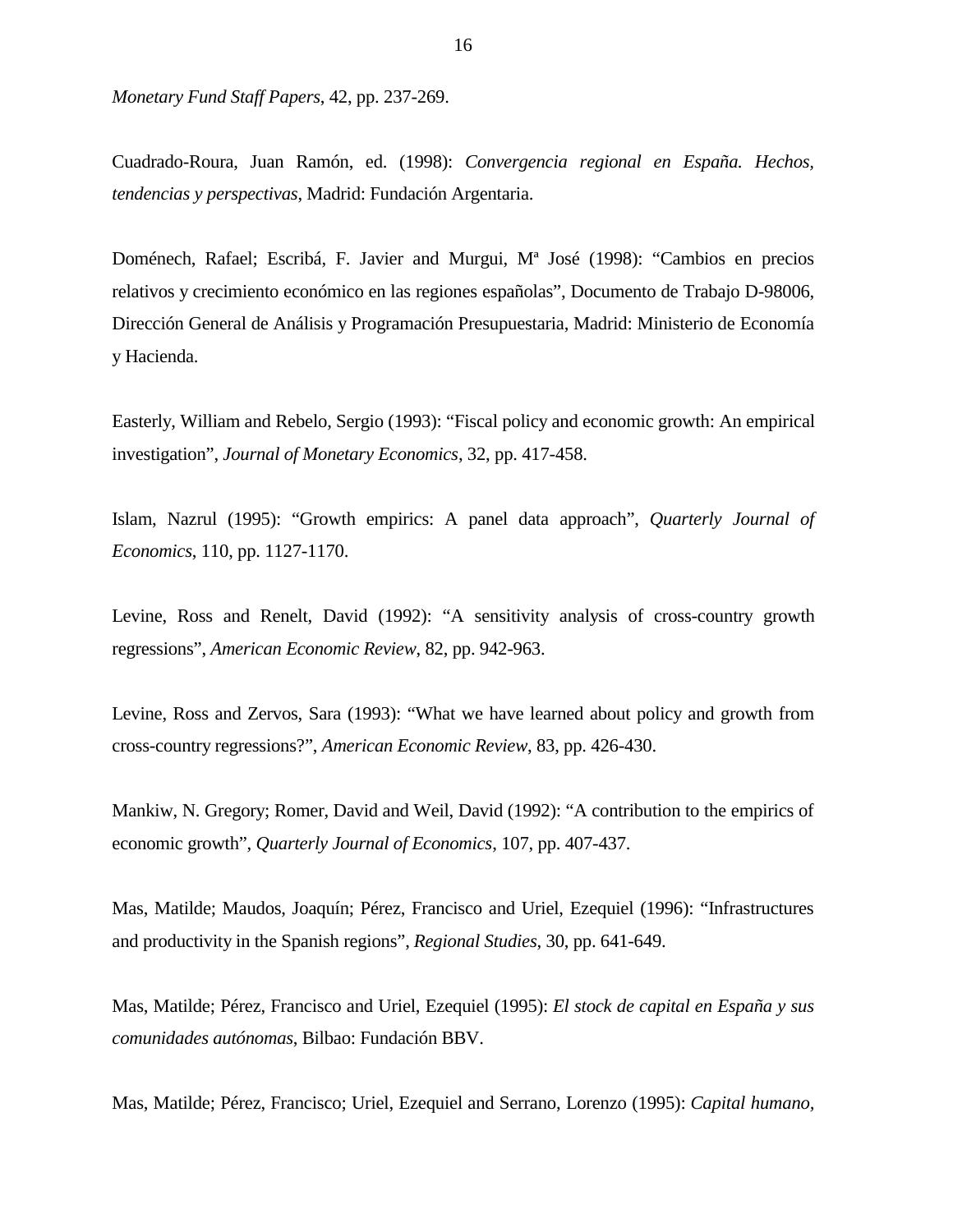*series históricas, 1964-1992*, Valencia: Fundació Bancaixa.

Persson, Torsten and Tabellini, Guido (1994): "Is inequality harmful for growth?", *American Economic Review*, 84, pp. 600-621.

Raymond, José Luis (1992): "Gasto público y crecimiento económico. Un análisis de los efectos del tamaño del sector público en España y en la Europa comunitaria", *Papeles de Economía Española*, 52/53, pp. 180-196.

Sala-i-Martin, Xavier (1994): "Cross-sectional regressions and the empirics of economic growth", *European Economic Review*, 38, pp. 739-747.

Sala-i-Martin, Xavier (1996a): "A positive theory of social security", *Journal of Economic Growth*, 1, pp. 277-304.

Sala-i-Martin, Xavier (1996b): "The classical approach to convergence analysis", *Economic Journal*, 106, pp. 1019-1036.

Sala-i-Martin, Xavier (1997): "Transfers, social safety nets, and economic growth", *International Monetary Fund Staff Papers*, 44, pp. 81-102.

Slemrod, Joel (1995): "What do cross-country studies teach about government involvement, prosperity, and economic growth?", *Brookings Papers on Economic Activity*, 2, pp. 373-431.

Tanzi, Vito and Zee, Howell (1997): "Fiscal policy and long-run growth", *International Monetary Fund Staff Papers*, 44, pp. 179-209.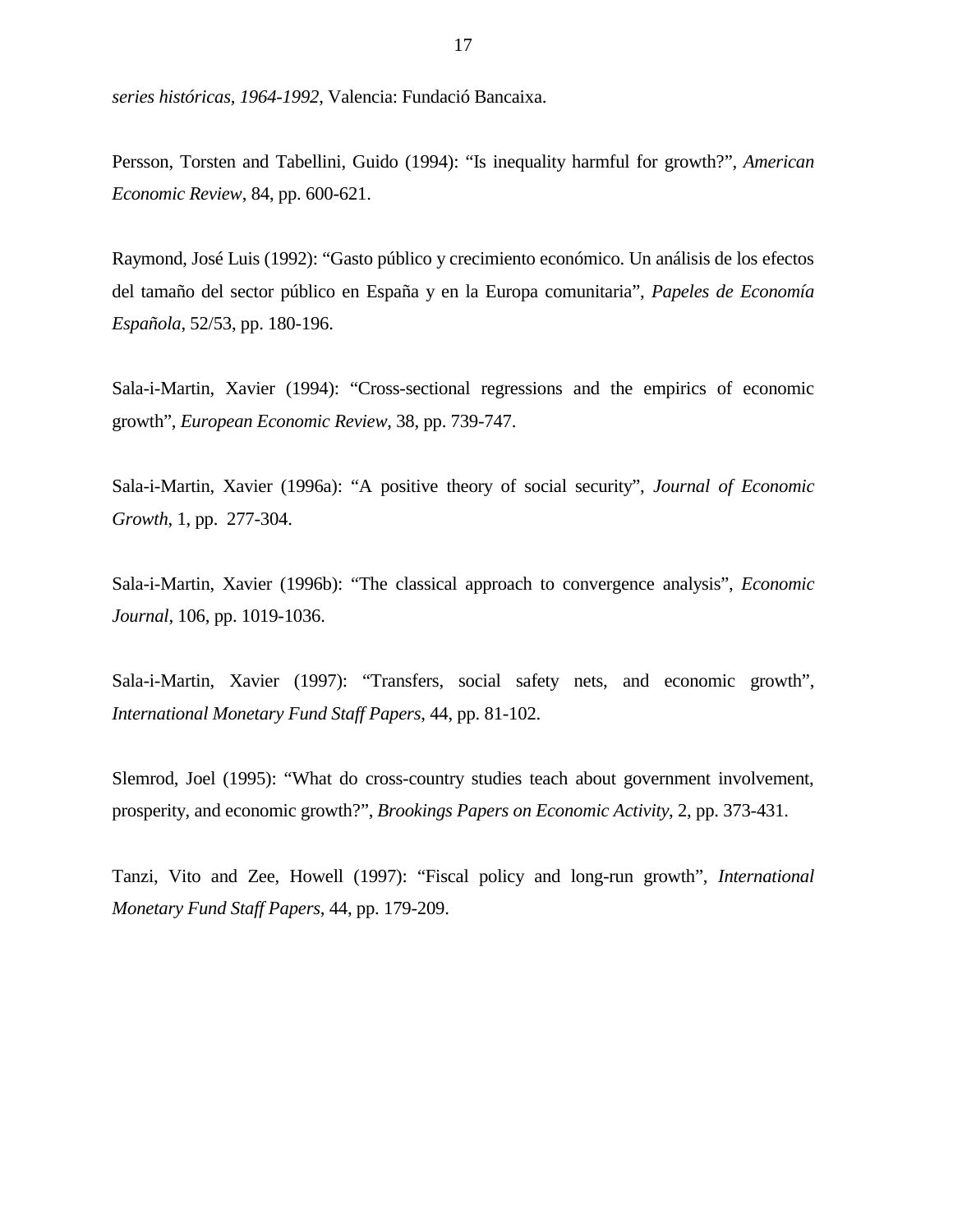| $\log y_0$                    | (1)<br>$-5.4857$         | (2)<br>$-5.6781$         | (3)<br>$-5.8859$ | (4)<br>$-6.0210$ |
|-------------------------------|--------------------------|--------------------------|------------------|------------------|
| $\log$ ( $\delta + g_A + n$ ) | $-7.5313$                | $-7.6790$                | $-7.7121$        | $-7.9712$        |
| $\log s_K$                    | 1.9202                   | 1.8306                   | 2.1990           | 2.0925           |
| $\log s_{KG}$                 | 2.2314                   | 2.2824                   | 2.1168           | 2.1712           |
| $log s_H$                     | -                        | $-0.6842$                | -                | $-0.6452$        |
| $\log$ $s_{TR}$               | -                        | $\qquad \qquad -$        | 0.4307           | 0.3724           |
| $(g_{TR} - n)$                | $\overline{\phantom{a}}$ | $\overline{\phantom{a}}$ | $-0.0053$        | $-0.0074$        |
| Implied $\lambda$ (%)         | 6.4119                   | 6.6788                   | 6.9711           | 7.1635           |
| $R^2$                         | 0.6401                   | 0.6415                   | 0.6415           | 0.6427           |

TABLE 1. Economic growth in the Spanish regions, 1967-1991

(Dependent variable: *gy*)

Note: *t*-statistics in parentheses

## TABLE 2. Economic growth in the Spanish regions, 1967-1991

(Dependent variable: *gy*)

2A. Regions with *per capita* GDP above Spanish average in 1967

|                               | (1)       | (2)       | (3)        | (4)        |
|-------------------------------|-----------|-----------|------------|------------|
| $\log y_0$                    | $-8.1784$ | $-8.6558$ | $-8.1918$  | $-8.8980$  |
| $\log$ ( $\delta + g_A + n$ ) | $-7.6762$ | $-8.5331$ | $-12.6104$ | $-14.2749$ |
| $\log s_K$                    | 1.0036    | 0.8327    | 0.5131     | 0.3638     |
| $\log s_{KG}$                 | 1.9113    | 2.0098    | 2.1380     | 2.2360     |
| $log s_H$                     | -         | $-1.8850$ | -          | $-2.5074$  |
| $\log s_{TR}$                 | -         |           | $-1.0261$  | $-0.9646$  |
| $(g_{TR} - n)$                | -         | -         | $-0.0560$  | $-0.0627$  |
| Implied $\lambda$ (%)         | 10.5161   | 11.3405   | 10.5388    | 11.9368    |
| $\mathbb{R}^2$                | 0.5048    | 0.5101    | 0.5314     | 0.5406     |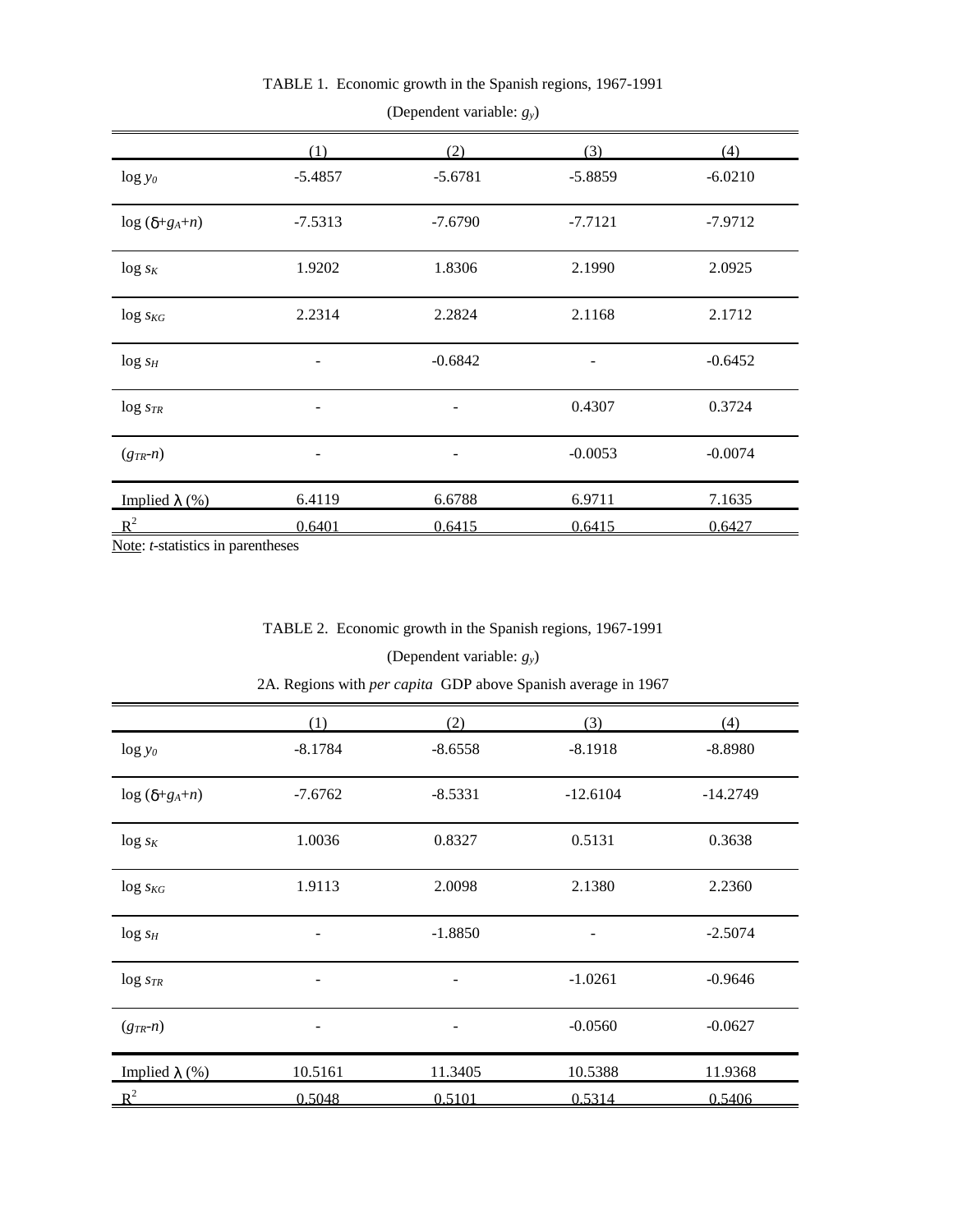|                               | (1)        | (2)        | (3)        | (4)        |
|-------------------------------|------------|------------|------------|------------|
| $\log y_0$                    | $-4.7024$  | $-4.8697$  | $-7.4742$  | $-7.4324$  |
| $\log$ ( $\delta + g_A + n$ ) | $-13.7252$ | $-13.7736$ | $-15.8427$ | $-15.7998$ |
| $\log s_K$                    | 2.8721     | 2.7868     | 3.4528     | 3.4864     |
| $\log s_{KG}$                 | 3.4061     | 3.4614     | 3.4072     | 3.3876     |
| $log_{sH}$                    | -          | $-0.4878$  |            | 0.1932     |
| $\log s_{TR}$                 |            |            | 2.6121     | 2.6369     |
| $(g_{TR} - n)$                | -          | -          | 0.0012     | 0.0022     |
| Implied $\lambda$ (%)         | 5.3607     | 5.5806     | 9.3588     | 9.2922     |
| $R^2$                         | 0.7514     | 0.7525     | 0.7993     | 0.7995     |

2B. Regions with *per capita* GDP below Spanish average in 1967

Note: *t*-statistics in parentheses

## TABLE 3. Economic growth in the Spanish regions, 1967-1991

## (Dependent variable: *gy*)

3A. The four richest regions in 1967

|                               | (1)                      | (2)       | (3)        | (4)        |
|-------------------------------|--------------------------|-----------|------------|------------|
| $\log y_0$                    | $-8.3057$                | $-8.5458$ | $-10.8344$ | $-11.0768$ |
| $\log$ ( $\delta + g_A + n$ ) | $-5.2495$                | $-6.2773$ | $-16.3818$ | $-16.6230$ |
| $\log s_K$                    | 0.3632                   | 0.2950    | 0.8376     | 1.0120     |
| $\log s_{KG}$                 | 1.7731                   | 1.8279    | 1.4838     | 1.3809     |
| $log s_H$                     | $\overline{\phantom{a}}$ | $-1.5943$ | -          | $-0.9309$  |
| $\log s_{TR}$                 |                          |           | $-0.4425$  | $-0.1294$  |
| $(g_{TR} - n)$                |                          |           | $-0.1414$  | $-0.1406$  |
| Implied $\lambda$ (%)         | 10.7326                  | 11.1475   | 15.6055    | 16.1416    |
| $\mathbb{R}^2$                | 0.3977                   | 0.4018    | 0.4742     | 0.4754     |